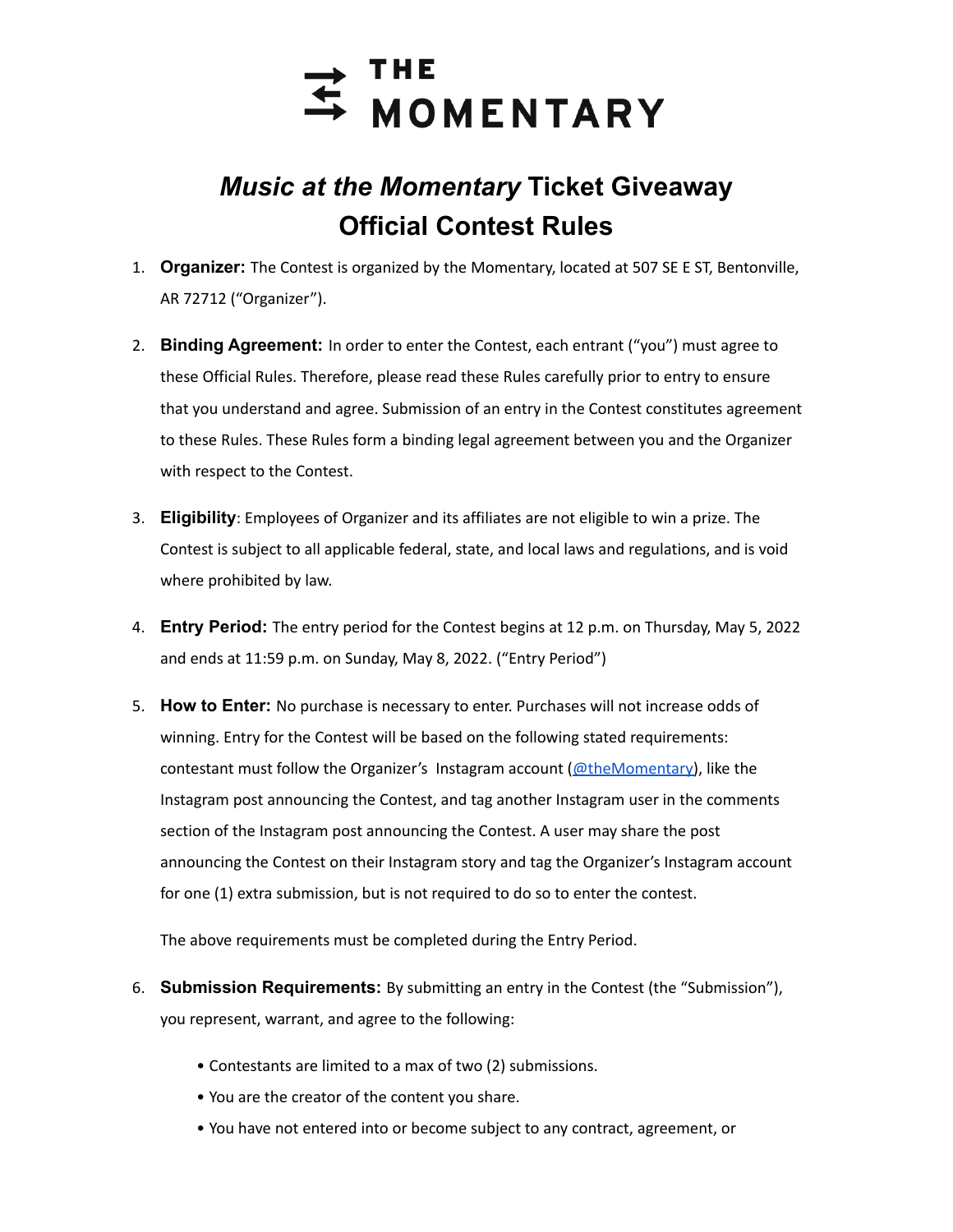understanding that conflicts with your ability to enter into this legally binding agreement and convey the rights set forth herein.

- The Organizer accepts no responsibility for lost or delayed submissions.
- 7. **License Grant:** By making a Submission, you hereby acknowledge that you shall not be entitled to any monetary compensation by the Organizer.
- 8. **Winner Selection:** After the Entry Period, the Organizer will select, at random, five winners from the submissions. Winners will be notified by the Momentary via Instagram that they have won. Each winner's full name and social media handle may be announced on the Momentary's social media platforms.
- 9. **Prizes:** Each of the winners will receive two (2) *FreshGrass | Bentonville* weekend passes and two (2) tickets to one (1) Live on the Green concert of their choice.

There is no cash alternative. Prize must be taken as offered. If a winner chooses not to accept the prize, an alternate winner will be selected at random. All federal, state, and local taxes on the value of the prizes are the sole responsibility of the winners. Prize is non-transferrable. Return of any prize/prize notification may result in disqualification and selection of an alternate winner. Any winner who cannot be contacted within forty- eight (48) hours of attempted first notification may result in disqualification and forfeiture of their prizes.

- 10. **Right to Use Name, Likeness, and Other Identifying Information:** By making a Submission, you grant to Organizer, its affiliates, and their respective successors and assign the right, except where prohibited by law, to use your photo and social media handle for all purposes, including, but not limited to, press and social media communications, without further compensation to you.
- 11. **General Conditions:** This Competition is governed by the laws of the State of Arkansas, United States. All federal, state, and local laws and regulations apply. By participating in this Competition, you agree to be bound by the terms of these Official Rules which will be posted at theMomentary.org throughout the Entry Period, and by the decisions of the Organizer, which are final and binding on all matters pertaining to this Competition.

Organizer reserves the right, at its sole discretion, to disqualify any entrant found to be (1) tampering or attempting to tamper with the entry process or the operation of the Competition; (2) violating the Official Rules; (3) violating the terms of service, conditions of use, or general rules or guidelines of any Organizer property or service; or (4) acting with the intent to annoy,